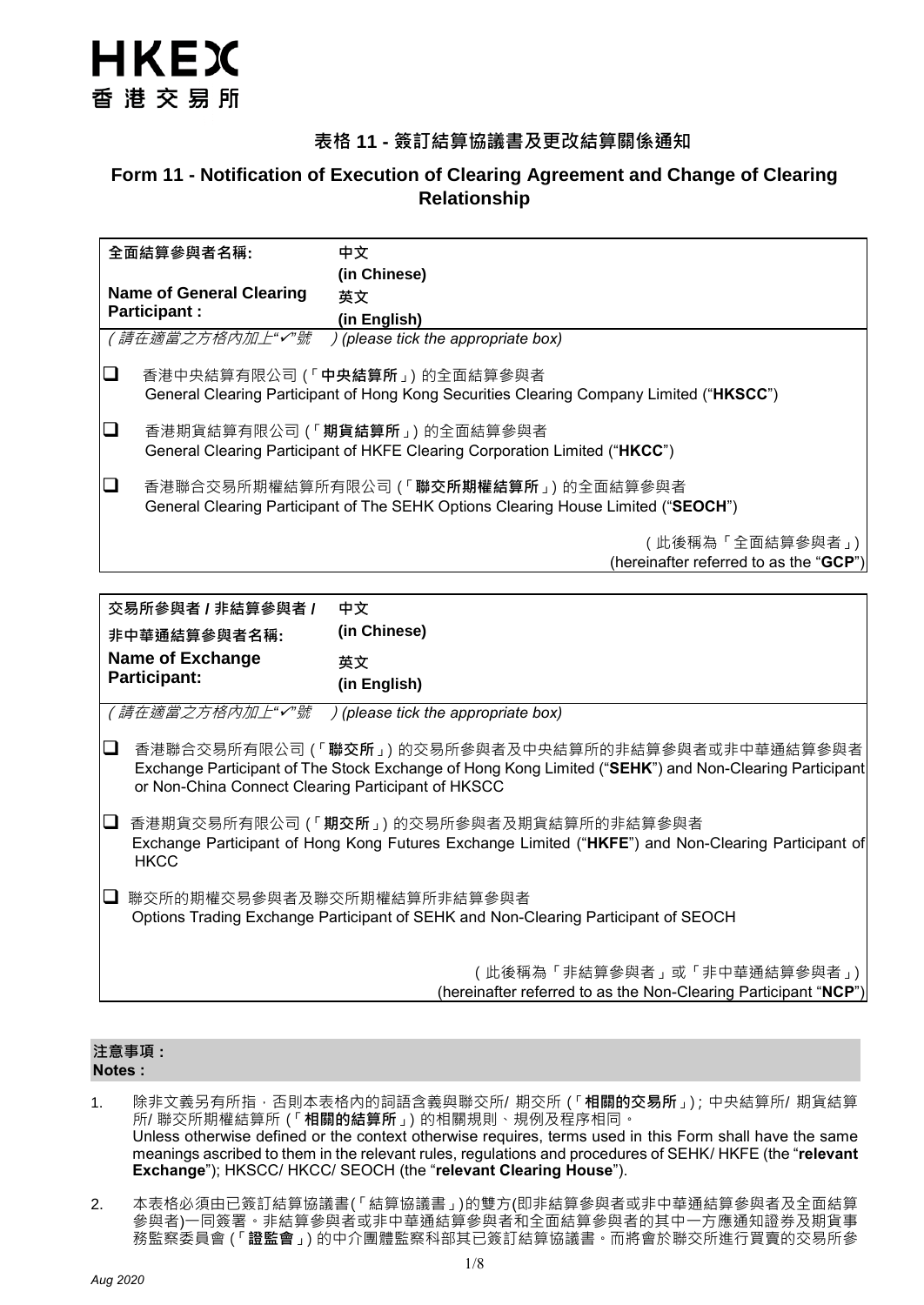與者亦須提交收取新股發行經紀佣金的銀行戶口資料通知 (「表格 1K」) · 但只進行期貨買賣的交易所參與者 則**無須**提交表格 1K。

This Form must be signed by both the NCP and the GCP which are parties to the clearing agreement entered into between them (the "**Clearing Agreement**"). Either the NCP or GCP should notify the Intermediaries Supervision Department of the Securities and Futures Commission ("**SFC**") of the execution The Exchange Participant who will trade on SEHK shall also submit a Notification of Bank Account Information for Receiving IPO Brokerage Form ("Form 1K"). The Exchange Participant who will trade on HKFE only is **NOT** required to submit Form 1K.

- 3. 作為中央結算所結算參與者的聯交所交易所參與者,一旦委任另一位全面結算參與者為其中華通證券交易進 行結算及交收,該交易所參與者**不可以**在中央結算所註冊成為中華通結算參與者,換言之該交易所參與者無 法為其中華通證券交易或其他任何非中華通結算參與者的中華通證券交易進行結算及交收。 If a China Connect Exchange Participant registered with SEHK which is also a Clearing Participant of HKSCC chooses to appoint a general clearing participant for the clearing of its China Connect Securities Trades, it is **NOT** allowed to register as a China Connect Clearing Participant with HKSCC and thus cannot clear any China Connect Securities Trades executed by itself or any other non-Clearing Participant(s) or Non-China Connect Clearing Participant(s).
- 4. 當遞交此表格時,無須提交已簽妥的結算協議書之副本。在有需要的情況下,相關的結算所 (視乎情況而 定)會要求全面結算參與者提交經核證的結算協議書副本。 It is not necessary to provide a copy of the Clearing Agreement when submitting this Form. The GCP shall nevertheless be required to supply the relevant Clearing House (as the case may be) with a certified copy of any executed Clearing Agreement to which it is or has been a party at any time requested by the relevant Clearing House to do so.
- 5. 請完成表格內的所有問題及不要留有空格,如有任何問題是不適用,請填寫「不適用」。 Please answer all the questions stated in this Form and do not leave any questions blank. If any question is not applicable, please state "N.A.".
- 6. 請將此表格傳真至香港交易及結算所有限公司交易營運(傳真號碼 :2522-1707) ,並致電 2840-3626 確認已遞 交。

Please submit this Form to Trading Operations of Hong Kong Exchanges and Clearing Limited by fax at 2522-1707, followed by telephone call at 2840-3626 to confirm submission.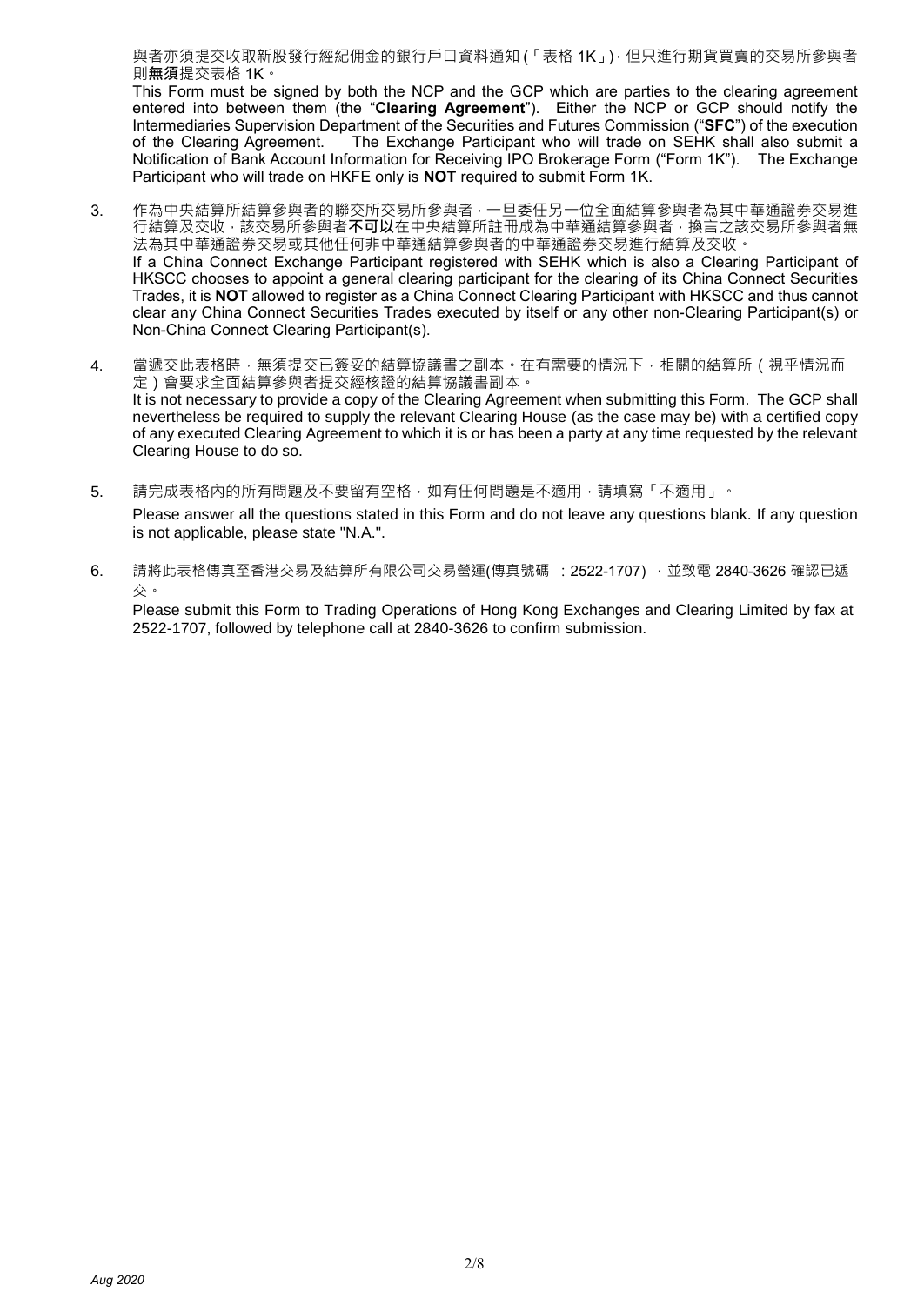- **A. 通知事項(請填妥下列適當部份) Notification item (please fill the appropriate section below)**
- **1. 委任相關結算所全面結算參與者資料: Details of the appointment of GCP of the respective clearing house(s):**

**請在下列適當之方格內加上''號,以註明所需通知 Please tick the appropriate box below for the notification**

| 中央結算所:<br>HKSCC:    | 擬委任生效日期<br>Intended Effective Date of Appointment:                                                                                                                                                                   |  |  |
|---------------------|----------------------------------------------------------------------------------------------------------------------------------------------------------------------------------------------------------------------|--|--|
|                     | 全面結算參與者按結算協議進行結算及交收的交易<br>Transactions to be cleared and settled by the GCP under the Clearing<br>Agreement:<br><b>□ Exchange Trades (交易所買賣)</b><br><b>□ China Connect Securities Trades<sup>1</sup> (中華通證券交易 1)</b> |  |  |
| 期貨結算所:<br>HKCC:     | 擬委任生效日期<br>Intended Effective Date of Appointment:                                                                                                                                                                   |  |  |
| 聯交所期權結算所:<br>SEOCH: | 擬委任生效日期<br>Intended Effective Date of Appointment:                                                                                                                                                                   |  |  |

### **2. 擬更改結算關係資料(只限中央結算所) Details of the intended change of clearing relationship (for HKSCC only)**

擬更改結算關係生效日期

Intended Effective Date of the Change of Clearing Relationship:

擬更改之全面結算參與者將進行結算及交收的交易(請在下列適當之方格內加上'√'號)

Intended change in transactions to be cleared and settled by the GCP (Please tick the appropriate box below)

| 由 From                                           | 更改為 Change To                                    |
|--------------------------------------------------|--------------------------------------------------|
| □ Exchange Trades (交易所買賣)                        | □ Exchange Trades (交易所買賣)                        |
| <b>□ China Connect Securities Trades (中華通證券交</b> | <b>□ China Connect Securities Trades (中華通證券交</b> |
| 易)                                               | 易                                                |

 $\overline{a}$ 

<sup>&</sup>lt;sup>1</sup>如參與者轉為非結算參與者或手等與者或委任新的全面結算參與者結算及交收其中華通證券交易,請參與者把所有存放於其中央 結算系統賬戶內或原先的全面結算參與者之中央結算系統賬戶內的中華通證券轉往其新委任的全面結算參與者的中央結算系統賬戶作為前端

監控之用 (如適用) · 否則 · 存放於其中央結算系統賬戶或原先的全面結算參與者之中央結算系統賬戶內的中華通證券將不能賣出 · Where applicable, participant is reminded to transfer all its China Connect Securities from its own CCASS account or the original GCP's CCASS account to the new GCP's CCASS account for pre-trade checking purpose. Otherwise, the stock balance of China Connect Securities kept in its own CCASS account or the original GCP's CCASS account will not be eligible for selling when the new GCP appointment comes into effect.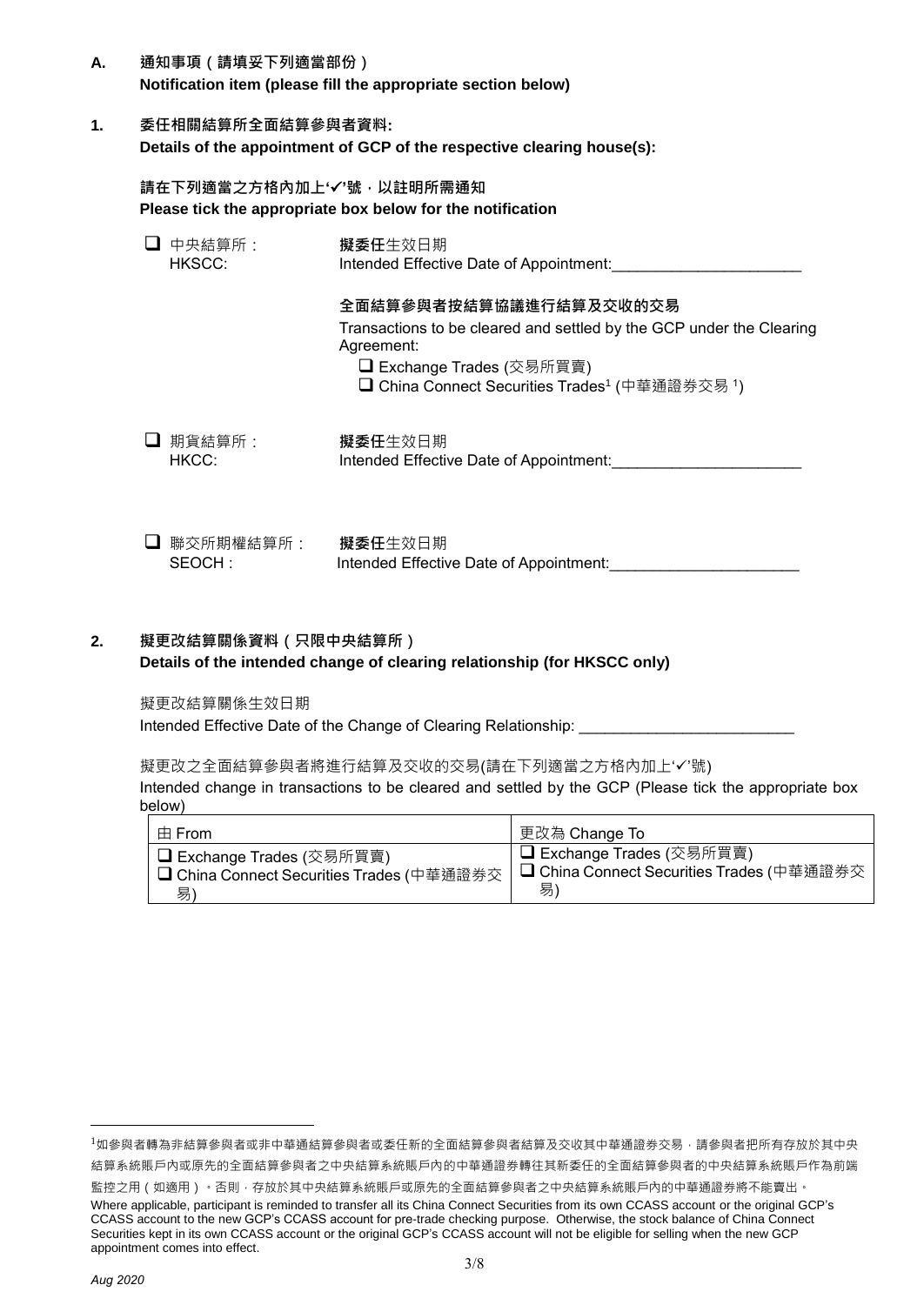## **B. 全面結算參與者資料**

## **Particulars of the GCP**

| 全面結算參與者名稱:<br>Name of GCP:        |                      |  |
|-----------------------------------|----------------------|--|
| 聯絡人名稱:<br>Name of Contact Person: | 職銜:<br>Position :    |  |
| 電話號碼:<br>Telephone Number:        | 傳真號碼:<br>Fax Number: |  |
| 電郵地址:<br><b>Email Address:</b>    |                      |  |

### **C. 交易所參與者/非結算參與者資料 / 非中華通結算參與者 Particulars of the Exchange Participant/ NCP**

| 交易所參與者 / 非結算參與<br>者 / 非中華通結算參與者名<br>稱: |                      |  |
|----------------------------------------|----------------------|--|
| Name of Exchange<br>Participant/NCP:   |                      |  |
| 聯絡人名稱:<br>Name of Contact Person:      | 職銜:<br>Position:     |  |
| 電話號碼:<br>Telephone Number:             | 傳真號碼:<br>Fax Number: |  |
| 電郵地址:<br>Email Address:                |                      |  |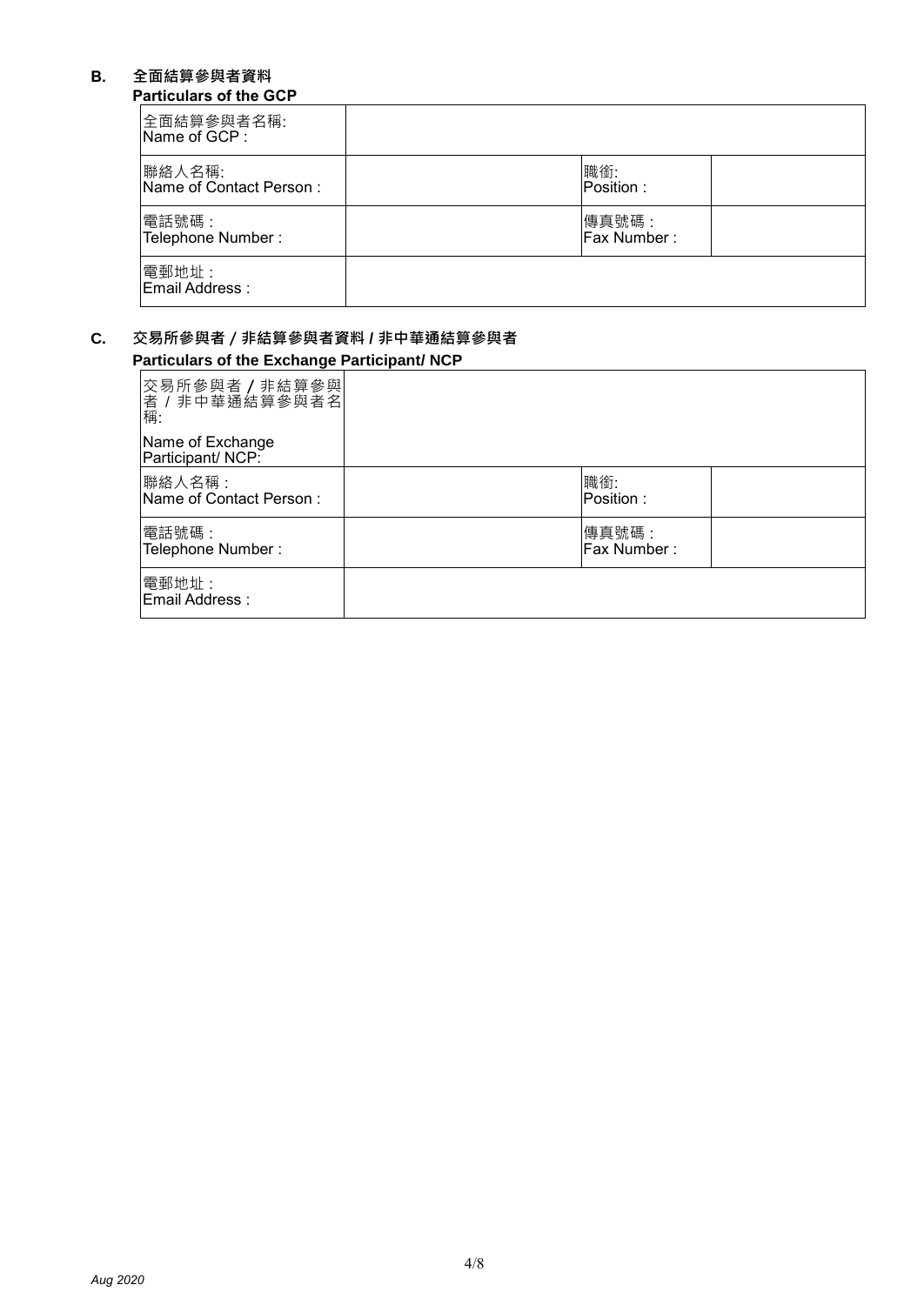### **D. 全面結算參與者聲明 Declaration by the GCP**

本公司,

We,

全面結算參與者名稱 (Name of GCP)

### **致: (請在適當之方格內加上''號)**

#### **To:** *(please tick the appropriate box)*

□ 香港中央結算有限公司 Hong Kong Securities Clearing Company Limited

■ 香港期貨結算有限公司 HKFE Clearing Corporation Limited

■ 香港聯合交易所期權結算有限公司 The SEHK Options Clearing House Limited

#### **聲明:Declaration:**

- 1**. 証明**已按中央結算系統一般規則第4001條/期貨結算規則及程序第314(a)條/聯交所期權結算所期權結算 規則第429條(視乎情況而定)與上述非結算參與者或非中華通結算參與者簽定結算協議書,為該非結算參 與者或非中華通結算參與者於相關的交易所已成交之買賣/合約進行結算; **certify** that we have executed a Clearing Agreement with the abovementioned NCP pursuant to Rule 4001 of the General Rules of CCASS/ Rule 314(a) of the Clearing Rules and Procedures of HKCC/ Rule 429 of the Options Clearing Rules of SEOCH (as the case may be) for clearing the trades/ contracts performed by the NCP on the relevant Exchange;
- 2. 承諾會因應相關的結算所要求,向相關的結算所提交經核證的結算協議書副本; **undertake** to supply a certified copy of the Clearing Agreement to the relevant Clearing House upon request to do so;
- 3. **確定**結算協議書並沒有包含任何與相關的結算所的規則、規例及程序抵觸的條文,並確保結算協議書內全 面結算參與者所需履行的責任與相關的結算所的規則、規例及程序所述之責任一致; **confirm** that the Clearing Agreement does not contain any provision which is inconsistent with the rules, regulations and procedures of the relevant Clearing House, but contains provisions which facilitate and ensure the performance by us of our obligations as a general clearing participant under the rules, regulations and procedures of the relevant Clearing House;
- 4. **承諾**本公司如有意終止結算協議書,便會預早提交書面通知予相關的結算所; **undertake** to give prior written notice to the relevant Clearing House if we intend to terminate the Clearing Agreement;
- 5**. 聲明**在此表格內所提供的資料,全屬完整、真實及正確,同時,本公司並沒有因任何陳述或遺漏而導致該等 資料有任何不真確或誤導的成份; **declare** that the information provided in this Form relating to us is complete, true and correct and that we have not made any statements or omissions which would render such information untrue or misleading;
- 6**. 承諾**若此表格內所提供之資料有任何變更,本公司當立刻通知相關的結算所; **undertake** to notify the relevant Clearing House immediately of any changes in the information given in this Form;
- 7. **明白**如本公司在此表格內作出任何虛假或錯誤引導之通知,相關的結算所會對本公司採取紀律處分; **understand** that the relevant Clearing House may take disciplinary proceedings against us for making any false or misleading representation in relation to our notification under this Form;
- 8. **承諾**本公司會遵守所有適用於相關的結算所不時生效之規則、規例及程序,及相關的結算所對全面結算參與 者就有關結算不時作出的其他指令,並**同意**在任何不遵守之情況下接受紀律處分;及 **undertake** to comply with the rules, regulations and procedures of the relevant Clearing House from time to time in force, and any other directives from time to time issued by the relevant Clearing House relating to clearing by general clearing participants; and **agree** that any non-compliance shall render us liable to disciplinary proceedings; and
- 9. **同意**中央結算所、期貨結算所、聯交所期權結算所及作為中央結算所、期貨結算所或聯交所期權結算所控制 人的認可控制人又或任何作為中央結算所、期貨結算所或聯交所期權結算所控制人的認可控制人為其控制人 的公司,可將本公司的有關資料透露予證監會、其他交易所及監管機構 ( 不論於香港境內或境外 )。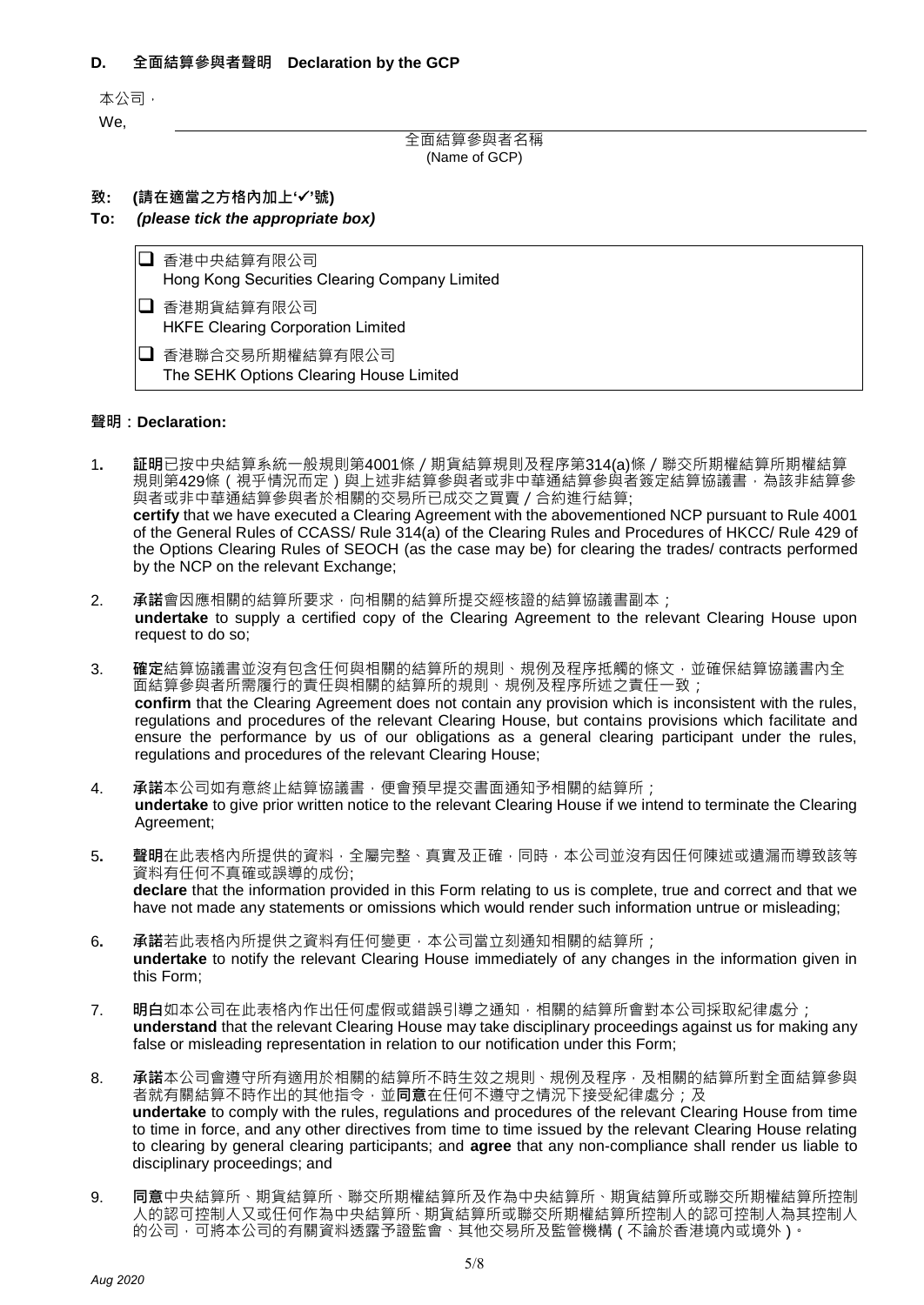**consent** that HKSCC, HKCC, SEOCH and any recognized exchange controller which is the controller of HKSCC, HKCC or SEOCH or any company of which a recognized exchange controller which is the controller of HKSCC, HKCC or SEOCH is a controller may disclose our information to the SFC, any exchange and regulatory authority (whether within or outside Hong Kong).

| 中央結算所全面結算參<br>與者簽署1                                                               |          |  |
|-----------------------------------------------------------------------------------|----------|--|
| Signature of                                                                      |          |  |
| the General Clearing                                                              | 日期       |  |
| Participant of HKSCC <sup>1</sup>                                                 | Date     |  |
| (連同公司印鑑,只適用於該印鑑為貴戶簽署指示的一部分)                                                       |          |  |
| (with company chop, ONLY applicable if it forms part of your signing instruction) |          |  |
| 簽署人姓名                                                                             | 職銜       |  |
| Name of Signatory                                                                 | Position |  |
|                                                                                   |          |  |
| 期貨結算所全面結算參                                                                        |          |  |
| 與者簽署1                                                                             |          |  |
| Signature of                                                                      |          |  |
| the General Clearing                                                              | 日期       |  |
| Participant of HKCC <sup>1</sup>                                                  | Date     |  |
| (連同公司印鑑,只適用於該印鑑為貴戶簽署指示的一部分)                                                       |          |  |
| (with company chop, ONLY applicable if it forms part of your signing instruction) |          |  |
| 簽署人姓名                                                                             | 職銜       |  |
|                                                                                   | Position |  |
| Name of Signatory                                                                 |          |  |
|                                                                                   |          |  |
| 聯交所期權結算所全面                                                                        |          |  |
| 結算參與者簽署1                                                                          |          |  |
| Signature of                                                                      |          |  |
| the General Clearing                                                              | 日期       |  |
| Participant of SEOCH <sup>1</sup>                                                 | Date     |  |
| (連同公司印鑑,只適用於該印鑑為貴戶簽署指示的一部分)                                                       |          |  |
| (with company chop, ONLY applicable if it forms part of your signing instruction) |          |  |
| 簽署人姓名                                                                             | 職銜       |  |
|                                                                                   | Position |  |
| Name of Signatory                                                                 |          |  |

 $\overline{a}$ 

<sup>1</sup>必須由全面結算參與者的授權簽署人仕簽署。

The signatory shall be Authorised Signatories of the GCP.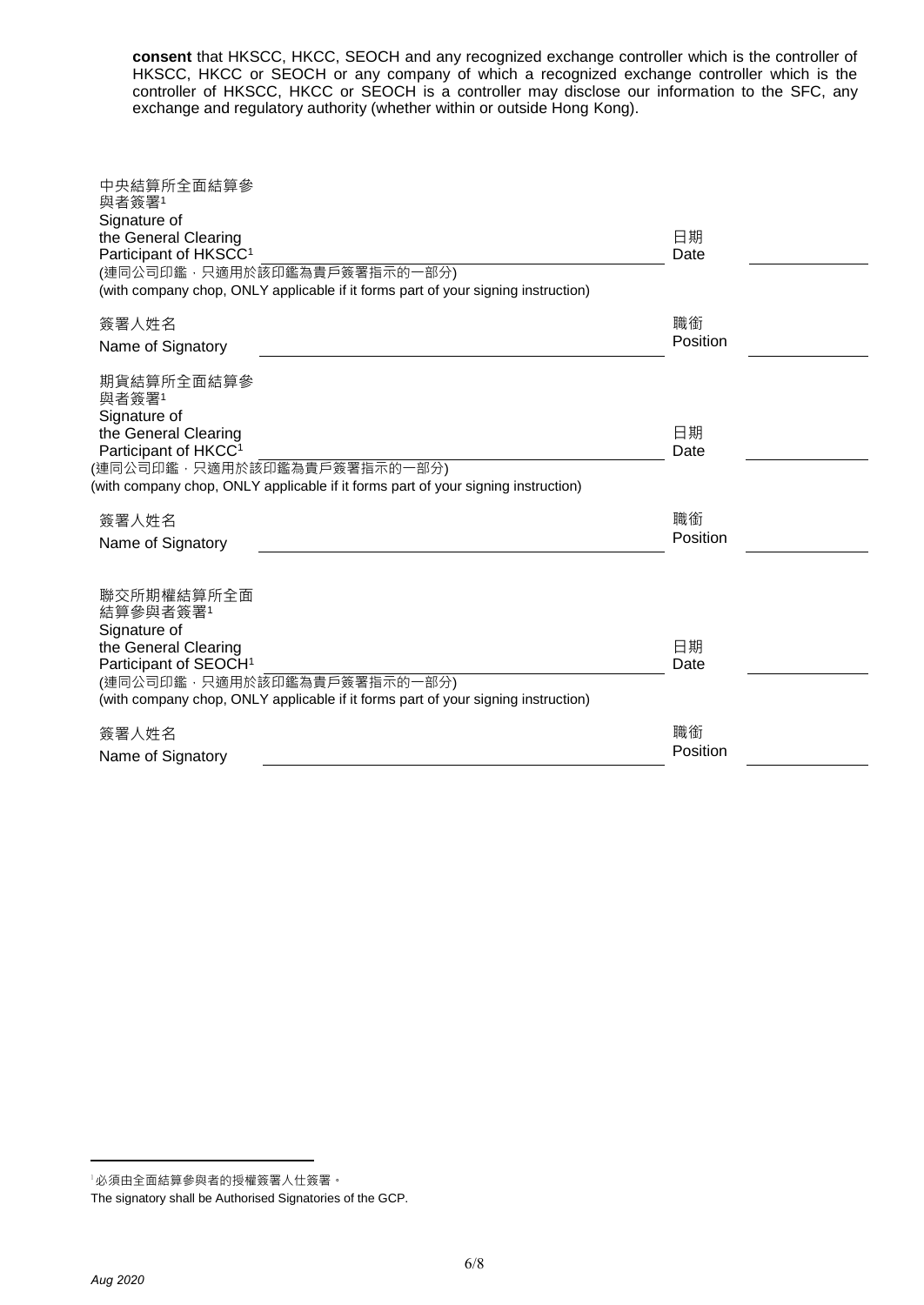### **E. 交易所參與者 / 非結算參與者 / 非中華通結算參與者聲明 Declaration by the Exchange Participant/ NCP**

本公司,

We,

交易所參與者 / 非結算參與者 / 非中華通結算參與者名稱 (Name of Exchange Participant/ NCP)

### **致: (請在下列適當之方格內加上''號)**

**To:** *(please tick the appropriate box)*

 香港聯合交易所有限公司及/或香港中央結算有限公司 The Stock Exchange of Hong Kong Limited and/or Hong Kong Securities Clearing Company Limited □ 香港期貨結算有限公司 Hong Kong Futures Exchange Limited

### **聲明:Declaration:**

- 1. **証明**已按聯交所規則第358(1)(b)條/期交所規則、規例及程序第530(b)條/期權交易規則 聯交所第 302(4)(b)條(視乎情況而定)與上述的全面結算參與者簽定結算協議書,委任該全面結算參與者為本公司 於相關的交易所已成交之買賣 / 合約進行結算;  **certify** that we have executed a Clearing Agreement with the abovementioned GCP pursuant to Rule 358(1)(b) of the Rules of the Exchange / Rule 530(b) of the Rules, Regulations and Procedures of the Futures Exchange / Rule 302(4)(b) of the Options Trading Rules of the Stock Exchange (as the case may be) appointing the GCP to clear trades/ contracts performed by us on the relevant Exchange;
- 2. **承諾**本公司如有意終止結算協議書,便會預早提交書面通知予相關的交易所; **undertake** to give prior written notice to the relevant Exchange if we intend to terminate the Clearing Agreement;
- 3. **確認及同意**除非或直至本公司成為相關的結算所結算參與者或在中央結算所註冊成為中華通結算參與者或 與上述相關的結算所的全面結算參與者或與另一全面結算參與者訂下具效力、具約束力及有效的結算協議書 之前 · 本公司不允許在相關的交易所進行買賣;並同時明白及同意如結算協議書已終止及沒有與另一全面結 算參與者訂下具效力、具約束力及有效的結算協議書,相關的交易所有權在沒有預早通知的情況下,終止或 停止本公司連接相關的交易所的交易系統。

**acknowledge and agree** that unless or until we become a clearing participant of the relevant Clearing House or, as the case may be, are registered with HKSCC as a China Connect Clearing Participant, or have a valid, binding and effective clearing agreement with the abovementioned GCP or another general clearing participant of the relevant Clearing House, we shall not be allowed to trade on the relevant Exchange and in this connection, we understand and agree that the relevant Exchange shall have the right to forthwith terminate or suspend our access to its trading system(s) without giving us any prior notice if the Clearing Agreement is terminated and there is no other valid, binding and effective clearing agreement between us and another general clearing participant of the relevant Clearing House;

4. **同意**聯交所、期交所及聯交所、期交所控制人的認可控制人又或任何作為聯交所、期交所控制人的認可控制 人為其控制人的公司,可將本公司的有關資料透露予證監會、其他交易所及監管機構 ( 不論於香港境內或境 外 );及

**consent** that SEHK, HKFE and any recognized exchange controller which is the controller of SEHK or HKFE or any company of which a recognized exchange controller which is the controller of SEHK or HKFE is a controller may disclose our information to the SFC, any exchange and regulatory authority (whether within or outside Hong Kong); and

5. **同意**中央結算所可將本公司未能按結算協議向全面結算參與者履行責任的資料透露予任何其他本公司委任 的全面結算參與者。

(where applicable) **acknowledge and consent** that HKSCC may disclose the information provided by the GCP in relation to any of our failure to meet our obligations under the Clearing Agreement to any other general clearing participant appointed by us.